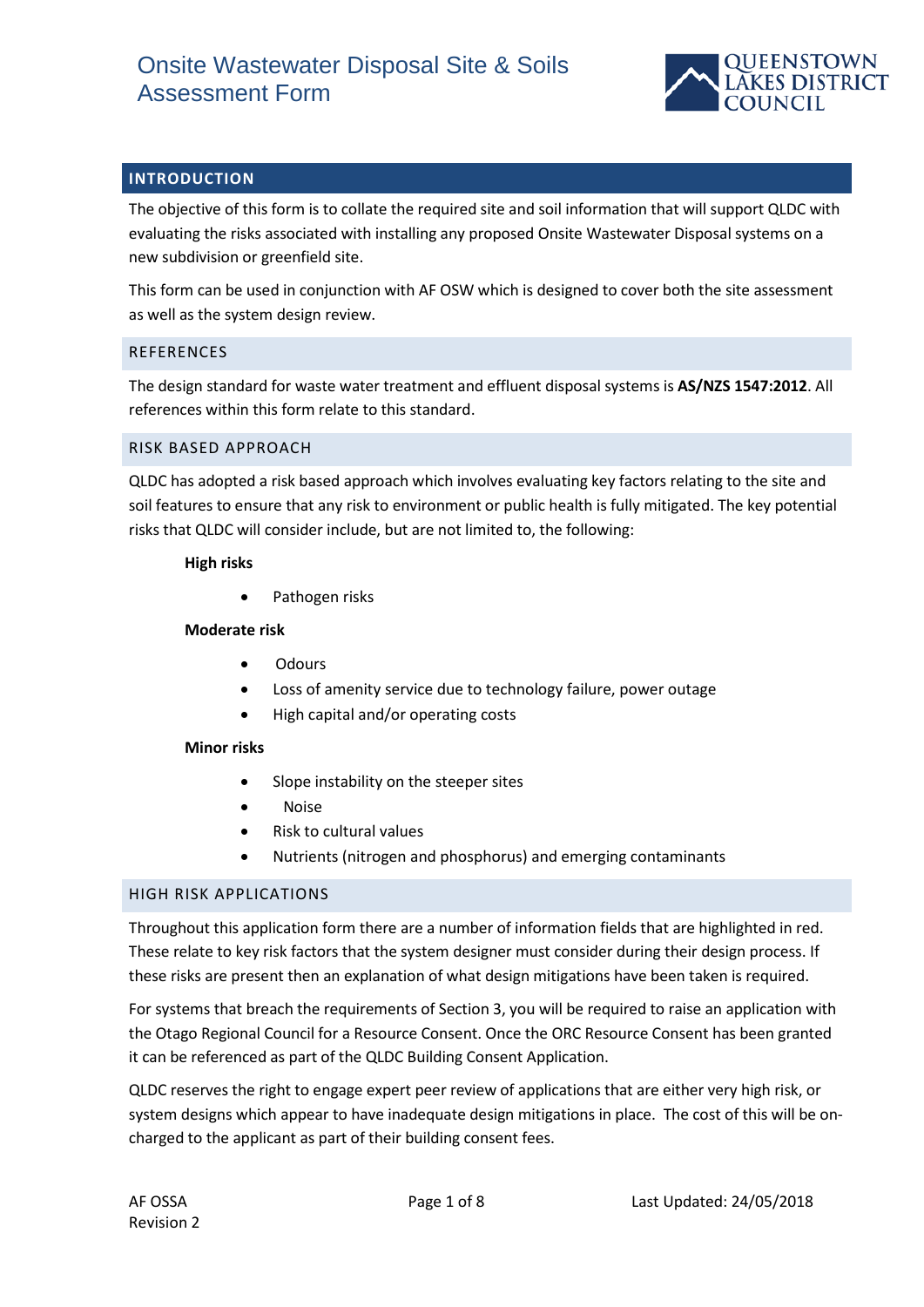

# **APPLICATION FORM CONTENTS**

| $\overline{4}$ |  |
|----------------|--|
| 5 <sup>7</sup> |  |
|                |  |
|                |  |
|                |  |

#### **SITE DESCRIPTION**  $\overline{\mathbf{1}}$

| Property Owner:                                                                     |  |
|-------------------------------------------------------------------------------------|--|
| <b>Location Address:</b>                                                            |  |
| Legal Description (e.g.<br>Lot3 DP1234) :                                           |  |
| List any existing<br>consents related to<br>waste disposal on the<br>site:          |  |
| General description of<br>development and<br>describe all sources of<br>wastewater: |  |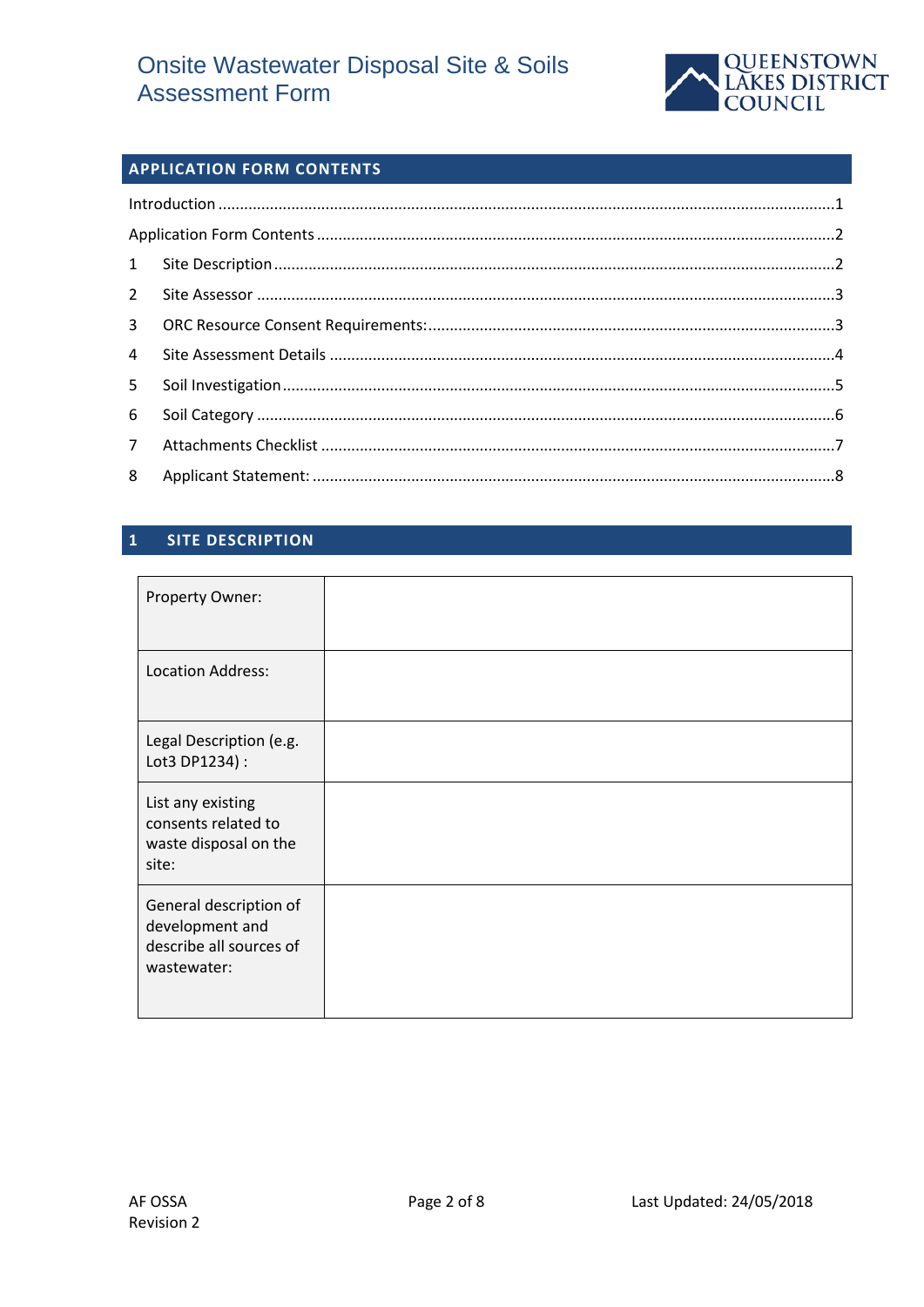

## **2 SITE ASSESSOR**

| Company                                |  |
|----------------------------------------|--|
| <b>Contact Name</b>                    |  |
| Email                                  |  |
| Phone                                  |  |
| Qualifications/Technical<br>Experience |  |

### **3 ORC RESOURCE CONSENT REQUIREMENTS:**

Please complete below checklist to confirm whether an Otago Regional Council (ORC) resource consent will be required to discharge domestic waste water in the Queenstown Lakes District:

| <b>Yes</b> | <b>No</b> | <b>System Requirement</b>                                                                                                                 |
|------------|-----------|-------------------------------------------------------------------------------------------------------------------------------------------|
|            |           | Daily discharge volume exceeds 2,000 litres per day                                                                                       |
|            |           | Discharge will occur in a groundwater protection zone or in the Lake Hayes catchment                                                      |
|            |           | Discharge will occur within 50 metres of a surface water body                                                                             |
|            |           | Discharge will occur within 50 metres of an existing bore/well used to supply water for<br>domestic needs or drinking water for livestock |
|            |           | There will be a direct discharge into a drain, water race or groundwater                                                                  |
|            |           | Discharge may runoff onto another persons' property                                                                                       |

If any of these apply then you will need to make an ORC resource consent application for domestic wastewater discharges to land with a maximum volume of 14,000 litres. The application form for this is [Form 6A](http://www.orc.govt.nz/Documents/Content/Information%20Services/Application%20Forms/Form%206A%20Wastewater%20Discharge%20to%20Land.pdf).

Once the ORC consent has been granted please enter the reference number below and provide a copy of the approved ORC consent.

| <b>ORC Resource Consent Number:</b> |  |
|-------------------------------------|--|
|                                     |  |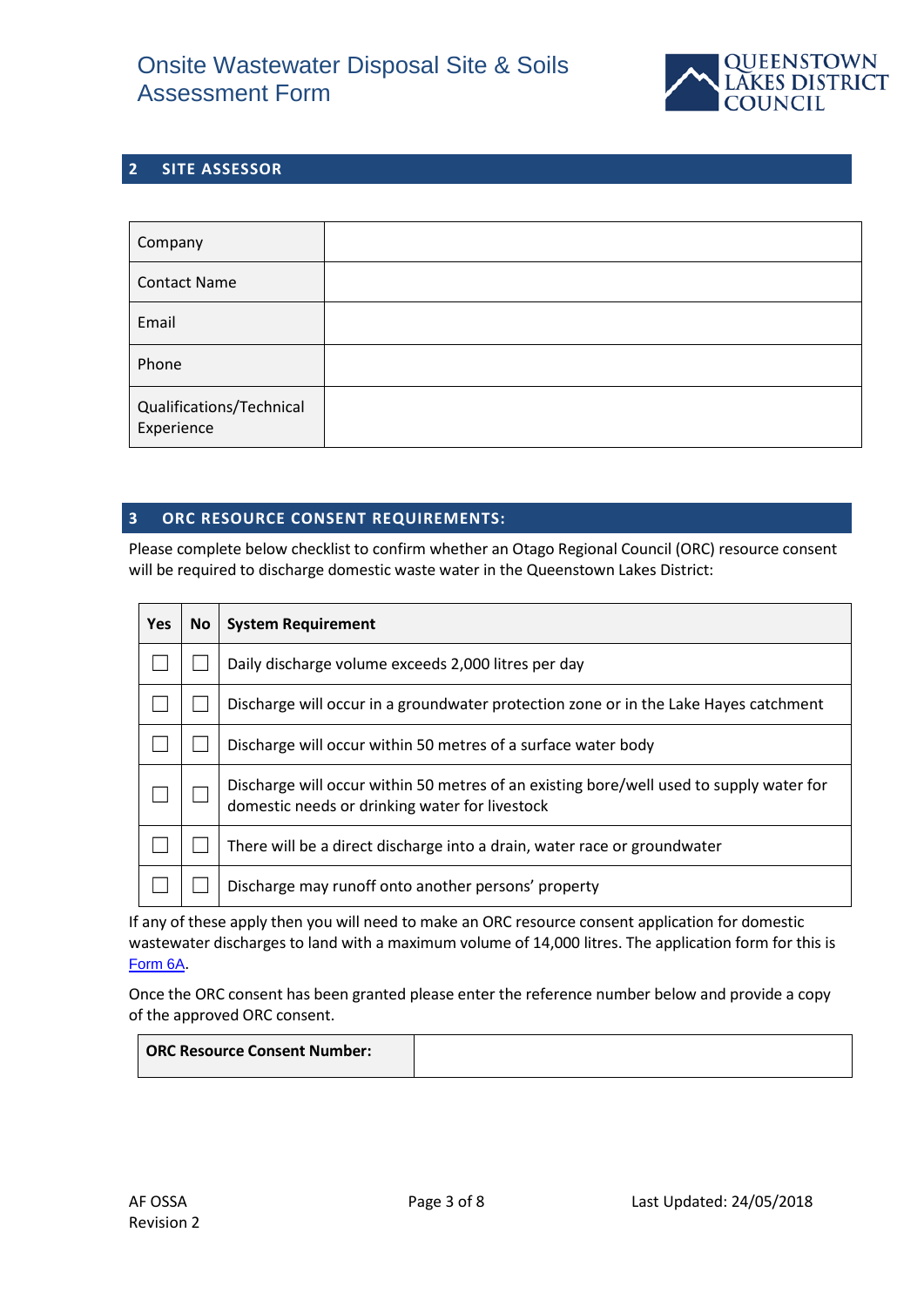

# **4 SITE ASSESSMENT DETAILS**

For the areas where the treatment plant and land application system and reserve area are to be located, please provide the following information:

| Land use description:                                                                                  |                                                                                                                                                                                      |
|--------------------------------------------------------------------------------------------------------|--------------------------------------------------------------------------------------------------------------------------------------------------------------------------------------|
| Topography:                                                                                            |                                                                                                                                                                                      |
| Slope angle:                                                                                           |                                                                                                                                                                                      |
| Vegetation cover:                                                                                      |                                                                                                                                                                                      |
| Are there areas of potential ponding?                                                                  |                                                                                                                                                                                      |
| Are there risks associated with<br>drainage patterns and overland flow<br>paths?                       |                                                                                                                                                                                      |
| Does site have Flood potential?<br>(show with return period on site<br>plan)                           | $\Box$ Yes $\Box$ No<br>If Yes, please provide information below on what design<br>considerations have been adopted to mitigate this risk (e.g.<br>elevated tanks, sealed lids etc.) |
| Is the system within 100m distance<br>to nearest open water bodies,<br>emphemeral streams and wetland? | Yes $\lfloor$<br>$\perp$ No<br>If Yes, please provide information below on what design<br>considerations have been adopted to mitigate this risk.                                    |
| Is the system within 50m distance to<br>stormwater drains and stormwater<br>soakage areas?             | $\Box$ Yes $\Box$ No<br>If Yes, please provide information below on what design<br>considerations have been adopted to mitigate this risk.                                           |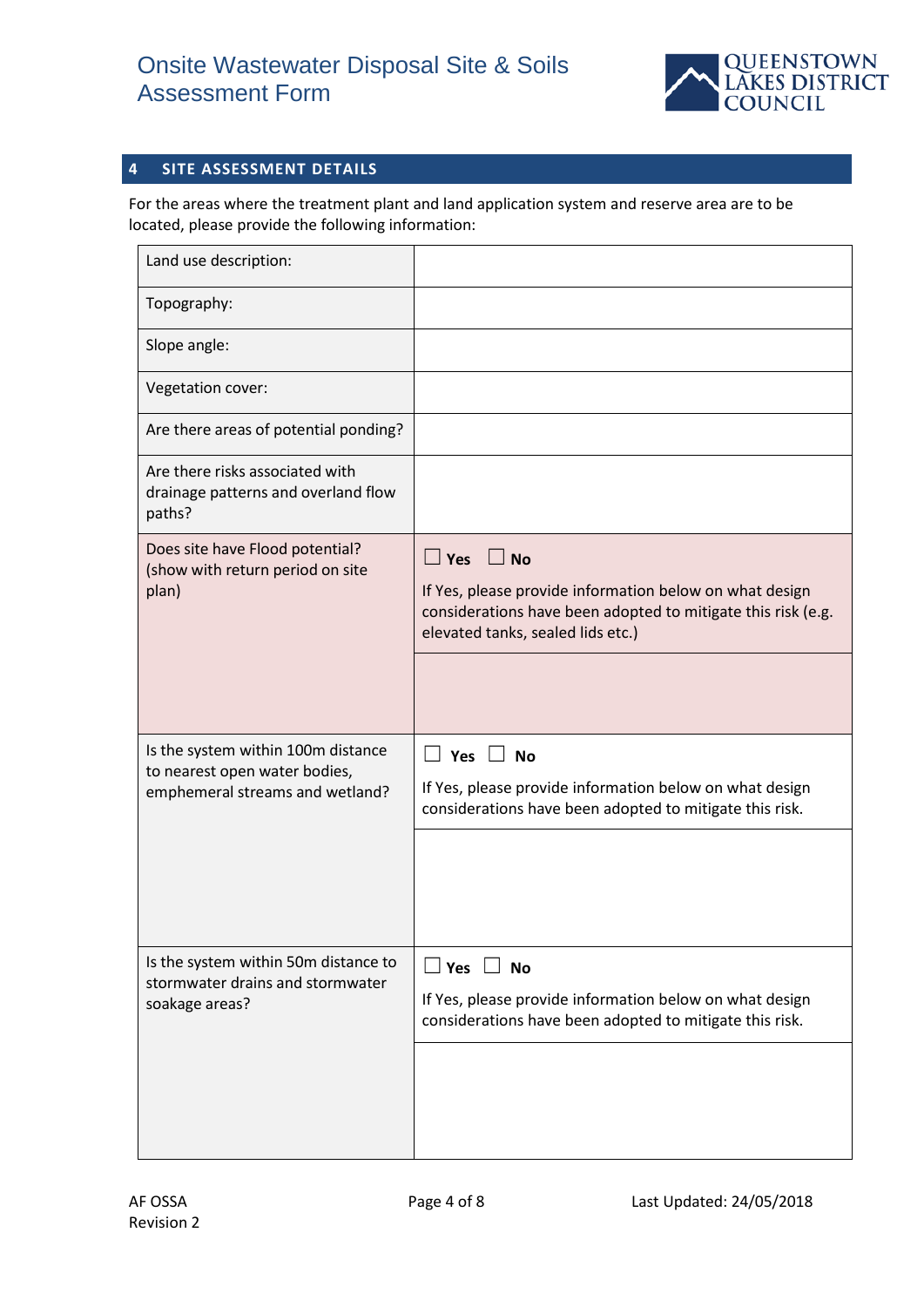

| Are Water bores within 50m?<br>(reference ORC Maps)                                                                                    | $\Box$ Yes $\Box$ No<br>If Yes then an ORC resource consent is required                                                                    |
|----------------------------------------------------------------------------------------------------------------------------------------|--------------------------------------------------------------------------------------------------------------------------------------------|
| Are there are other key site features<br>that may affect the system design?                                                            |                                                                                                                                            |
| Slope stability assessment- For land<br>slopes greater than 15° (25%)<br>summarize any areas unsuitable for<br>waste water irrigation. |                                                                                                                                            |
| What is the depth to the highest<br>potential ground water level:                                                                      | Summer:                                                                                                                                    |
|                                                                                                                                        | Winter:                                                                                                                                    |
|                                                                                                                                        | Information<br>Source:                                                                                                                     |
| Is there potential for waste water to<br>short circuit through permeable soils<br>to surface and / or ground water?                    | $\Box$ Yes $\Box$ No<br>If Yes, please provide information below on what design<br>considerations have been adopted to mitigate this risk. |

# **5 SOIL INVESTIGATION**

For the areas where the land application system and reserve area are to be located, provide the following information

| Has a Site Specific Field investigation been<br>completed? Is Report attached? | l Yes<br>l No<br>Note: Report shall include a plan showing test pit or<br>bore location, and a detailed soils report in<br>accordance with Table B2 and Figure B1 or and<br>equivalent format and detail.<br>Photos of the profiles and soils shall be included<br>including photos of soil ribbon tests (Section E4.1) |
|--------------------------------------------------------------------------------|-------------------------------------------------------------------------------------------------------------------------------------------------------------------------------------------------------------------------------------------------------------------------------------------------------------------------|
| Field investigation date:                                                      |                                                                                                                                                                                                                                                                                                                         |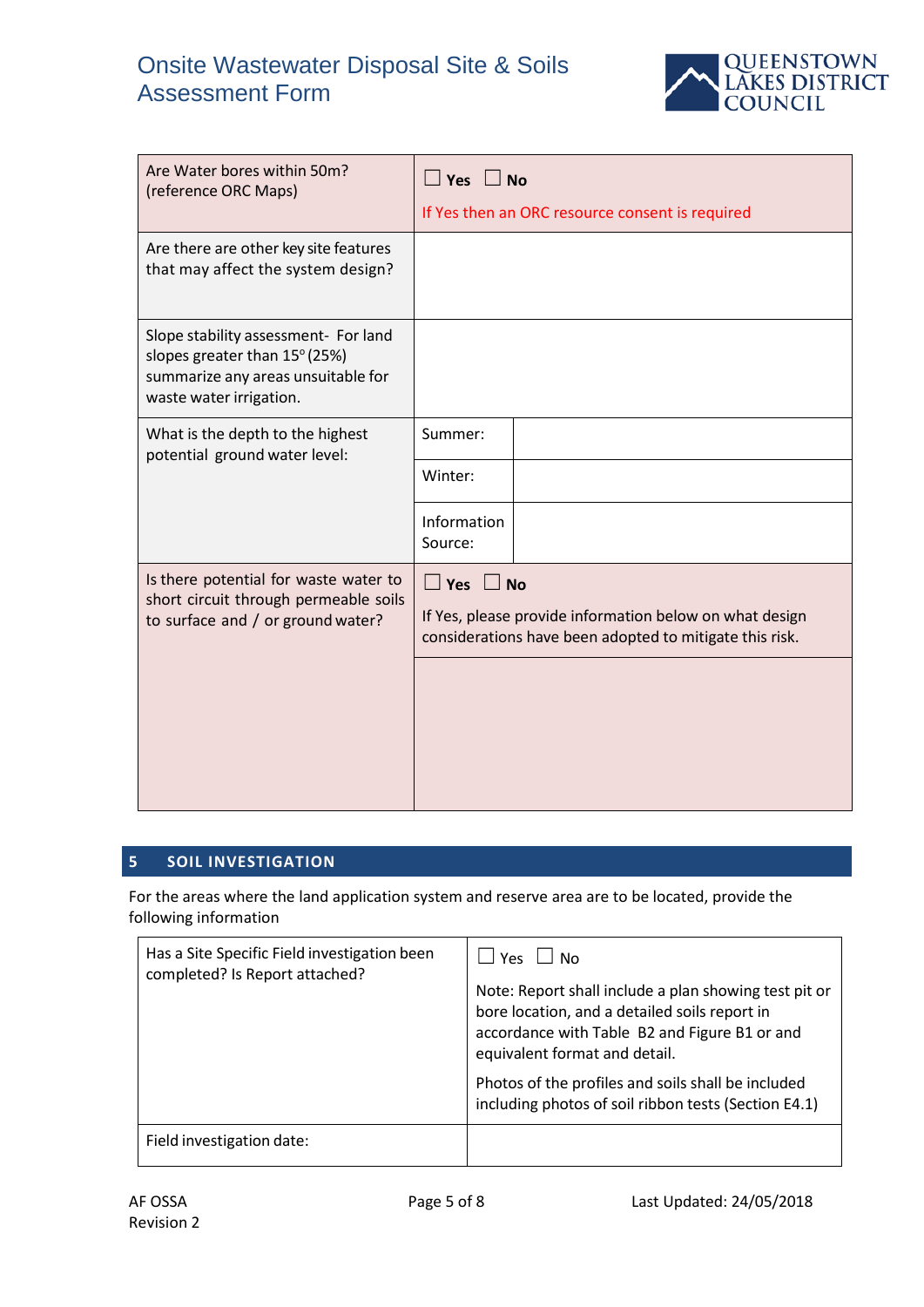

| Number of test pits or bores:                                                                                                                                                                              |                                                                                                                                                       |
|------------------------------------------------------------------------------------------------------------------------------------------------------------------------------------------------------------|-------------------------------------------------------------------------------------------------------------------------------------------------------|
| If fill material was encountered during the<br>soil investigation, describe the fill material<br>and explain how this will impact on the waste<br>water land application system design and<br>performance? |                                                                                                                                                       |
| Has the soil permeability beneath the<br>proposed land application field been tested?                                                                                                                      | $\Box$ Yes $\Box$ No<br>If Yes please provide details of test method and<br>results (e.g. Percolation test method (refer to B6<br>for applicability): |
|                                                                                                                                                                                                            |                                                                                                                                                       |

### **6 SOIL CATEGORY**

Based on the site investigation report please confirm the soil category that is present for the land application system.

| <b>Select</b><br><b>One</b> | <b>Soil Category</b><br>(Table 5.1) | Soil Texture (Appendix E) Drainage Characteristic |                  | <b>Risk limits for</b><br><b>Groundwater Setback</b> |
|-----------------------------|-------------------------------------|---------------------------------------------------|------------------|------------------------------------------------------|
|                             | $\mathbf{1}$                        | Gravel and sands                                  | Rapid            | 5 <sub>m</sub>                                       |
|                             | $\overline{2}$                      | Sandy loams                                       | Free             | 5 <sub>m</sub>                                       |
|                             | 3                                   | Loams                                             | Good             | 1.5 <sub>m</sub>                                     |
|                             | 4                                   | Clay loams                                        | Moderate         | 1.5 <sub>m</sub>                                     |
|                             | 5                                   | Light clays                                       | Moderate to slow | 0.6 <sub>m</sub>                                     |
|                             | 6                                   | Medium to heavy clays                             | Slow             | 0.6 <sub>m</sub>                                     |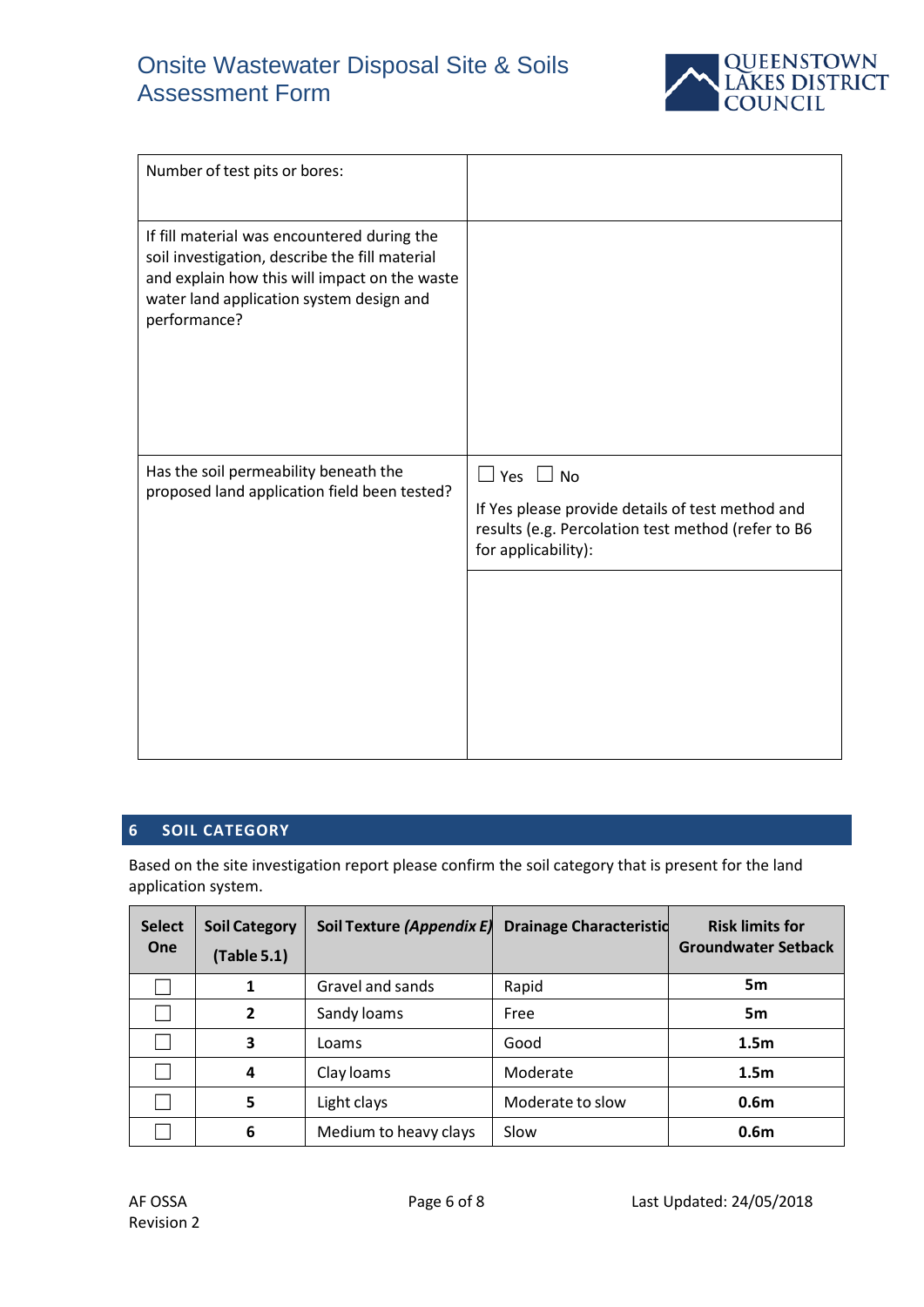

| Is the groundwater<br>level (refer section 4)<br>within the above risk<br>limits for the site? | $\Box$ Yes $\Box$ No<br>If Yes, please provide information below on what system design<br>considerations have been adopted to mitigate the risk to groundwater. For<br>example: |
|------------------------------------------------------------------------------------------------|---------------------------------------------------------------------------------------------------------------------------------------------------------------------------------|
|                                                                                                | Secondary treatment<br>$\bullet$<br><b>Tertiary UV treatment</b><br>$\bullet$                                                                                                   |
|                                                                                                | Modified trench or bed details for category 1 soils to ensure even<br>$\bullet$<br>distribution                                                                                 |
|                                                                                                |                                                                                                                                                                                 |
|                                                                                                |                                                                                                                                                                                 |
|                                                                                                |                                                                                                                                                                                 |
|                                                                                                |                                                                                                                                                                                 |
|                                                                                                |                                                                                                                                                                                 |

Note: The soil category and groundwater level will determine the required loading rate for any land application system.

# **7 ATTACHMENTS CHECKLIST**

| <b>Select</b><br>One | <b>Required Documents</b>                                          |  |  |
|----------------------|--------------------------------------------------------------------|--|--|
|                      | Copy of any existing QLDC or ORC consents                          |  |  |
|                      | Copy of QLDC Site & Soils Assessment (if previously completed)     |  |  |
|                      | Copy of slope stability geotechnical report (if required)          |  |  |
|                      | Copy of flood hazard assessment (if required)                      |  |  |
|                      | Site Specific Field Investigation Report.                          |  |  |
|                      | Ensure it covers information requirements covered in sections 5 &6 |  |  |
|                      | To scale site plan. The following must be included on the plan:    |  |  |
|                      | <b>Buildings Boundaries</b><br>٠                                   |  |  |
|                      | Treatment system components Reserve disposal area Retaining Walls  |  |  |
|                      | Embankments<br>$\bullet$                                           |  |  |
|                      | Cutoff drains / diversion bunds Water bodies                       |  |  |
|                      | Stormwater drains, discharge points or soakage facilities          |  |  |
|                      | Flood risk areas                                                   |  |  |
|                      | Other wastewater treatment units and discharge systems             |  |  |